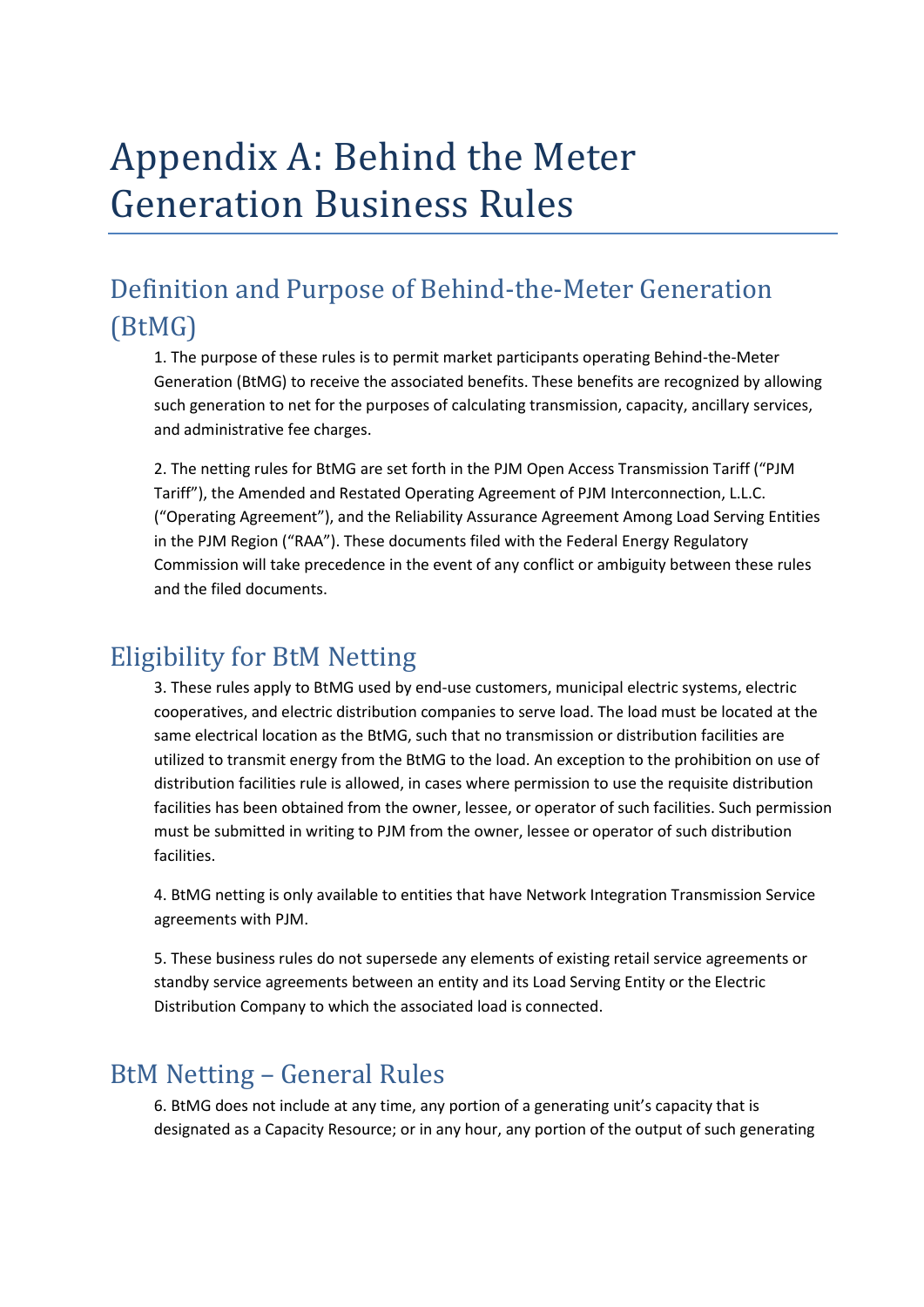unit that is sold to another entity for consumption at another electrical location or into the PJM Interchange Energy Market.

7. Generation Owners shall not be eligible to receive payments, pursuant to Schedule 2 of the PJM Tariff, for reactive service for portions of generating units upon becoming a BtM Generator. Generation Owners subject to this rule shall cooperate with PJM in making any regulatory filings that may be required to implement this rule.

8. The need for metering for small BtMG will be treated on a case-by-case basis, depending on local operational security needs. For the purposes of this rule, small BtMG shall be individual generating units that are less than 10 MW, or multiple generating units that are collectively less than 10 MW. Generally, these units will not require metering for operational security purposes. Rules for metering are detailed in the PJM Manual for Generator Operational Requirements (M-14D).

9. BtMG that is 10 MW or greater (or has been identified as requiring metering for operational security reasons) must have both revenue metering and telemetering for operational security purposes. Single unit small BtM generators that collectively total more than 10 MW, may be aggregated behind the meter and metered as a single unit to meet this requirement should PJM require metering for the aggregate generation. Rules for metering are detailed in the PJM Manual for Generator Operational Requirements (M-14D). For telemetry and metering to be communicated to PJM the unit must be modeled in the PJM Energy Management System. For modeling rules to fulfill this requirement, please refer to Manual 3A, Section 1.2.1.

10. BtMG will be recognized in PJM transmission and generation adequacy planning models. Load and generation will be modeled separately where practicable.

11. If multiple generation units are located behind the meter, each unit can be designated as either a Capacity Resource or as BtMG on a unit specific basis or on a partial unit basis.

12. A party may change all or a portion of a unit's capability from Capacity and/or Energy Resource status to BtMG status, or from BtMG status to Capacity and/or Energy Resource status (provided the generator has met the applicable requirements for Capacity Resource status), but cannot be used for both purposes simultaneously for a designated portion of a unit's capability. Any portion of a unit that has been qualified as a Capacity Resource is subject to the same requirements as any other PJM Capacity Resource. Because of the number of procedural requirements associated with changing to or from BtMG status, such changes shall be limited to once per year in accordance with the schedule set forth below.

13. A Capacity Resource that changes to BtMG, or a new generator that requests BtMG status will be able to net its full installed capacity value for the first calendar year for transmission and the first Planning Period for capacity. The netting value for all succeeding years will be based on actual generator performance over the 5 CP and 1 CP days.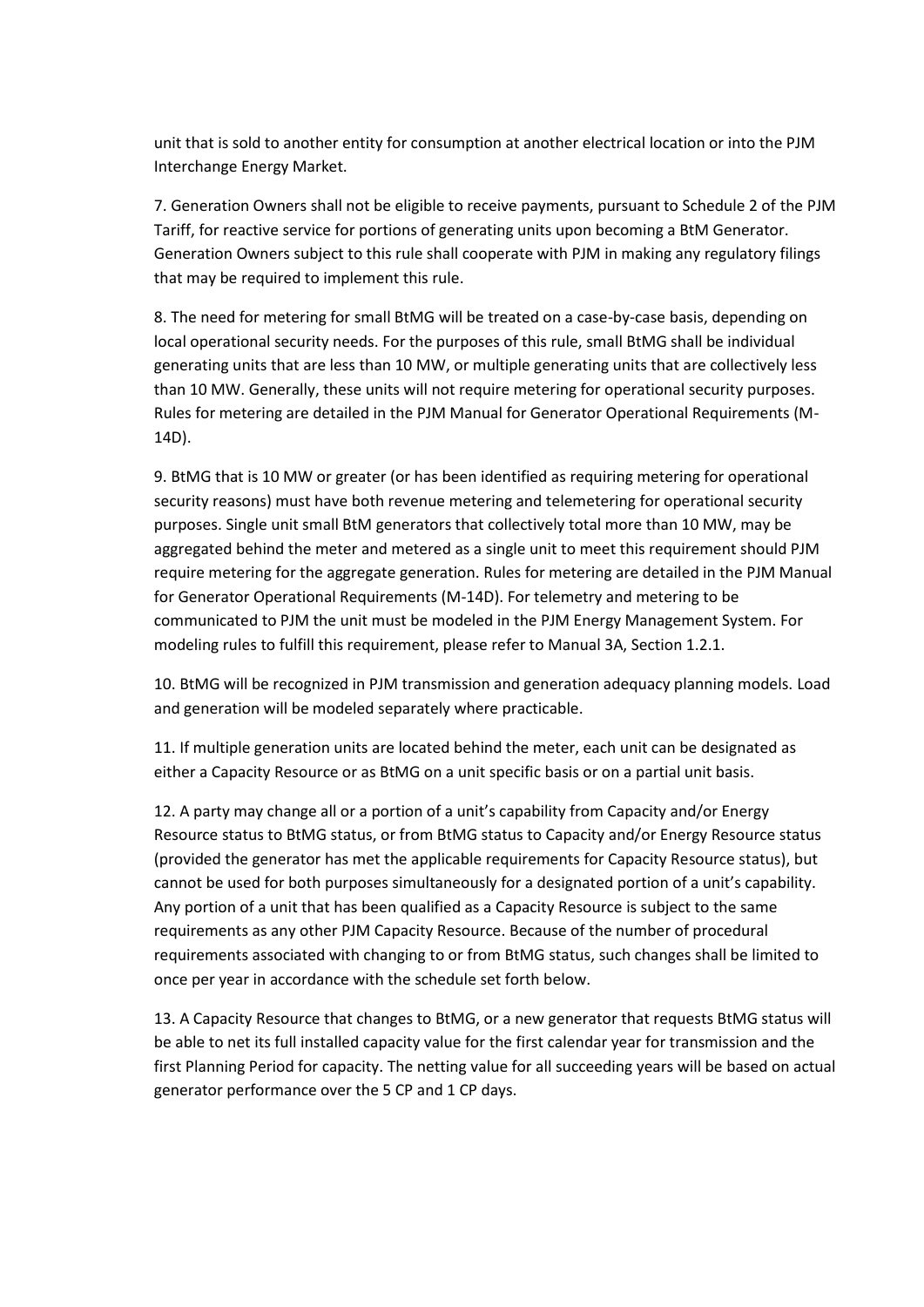14. Requests for BtMG changes for transmission charges, black start service, and reactive service must be received by PJM by December 1 and will become effective the following January 1. The change shall remain in effect for a period no less than one calendar year.

15. Requests for BtMG changes for capacity obligations must be received by PJM by December 1 and will become effective the following June 1. The change shall remain in effect for a period no less than one Planning Period.

16. Requests for BtMG changes for energy-based ancillary service charges (i.e., those ancillary services charged on a MWh basis such as regulation, spinning and operating reserves) and for administrative fee charges can be made anytime. The change will become effective on the first of the month following PJM's communication that all logistical modifications (as may be required, for example, to metering or billing/settlement records) have been completed. The change shall remain in effect for a period no less than 12 months from the month the change becomes effective.

17. If a generator is granted BtMG status for one purpose (such as capacity), it must become BtMG for all other purposes described in Rules 14, 15 and 16 above, and in accordance with the timetables established in those rules. A generator that changes its status to BtMG pursuant to Rules 14 and 16 will be deemed to have given notice pursuant to Rule 15 to request BtMG status for capacity obligations for the Planning Period immediately following the Planning Period in which the Rule 14 and/or 15 BtMG request was made/effective., so as to comply with the notice requirements provided in Section 2.5.2 of the PJM Tariff.

18. The timing requirements established in Rules 14, 15 and 16 are not affected by a transfer of ownership; BtMG status changes are only permitted according to the timetable described in Rules 14, 15 and 16 above.

19. If Non-Retail BtMG is subject to a reduced netting credit as described in Rule 34 below, that generator is ineligible to change its behind the meter status until the full effect of that reduction has been fully rolled out.

20. If a Capacity Resource moves behind the meter, its injection rights will be treated the same as if the unit had been deactivated. Those injection rights are defined in Section 230 of the PJM Tariff, generally, and Section 230.3.3 specifically with respect to rights that apply if a generation resource is deactivated.

#### Participation in Load Management Programs

21. BtMG may participate in all relevant PJM demand side response programs (e.g. the PJM Interchange Energy Market and the PJM Capacity Market (RPM)) under the terms and conditions in effect at the time the BtMG requests participation in the program, subject to Rule 22 below.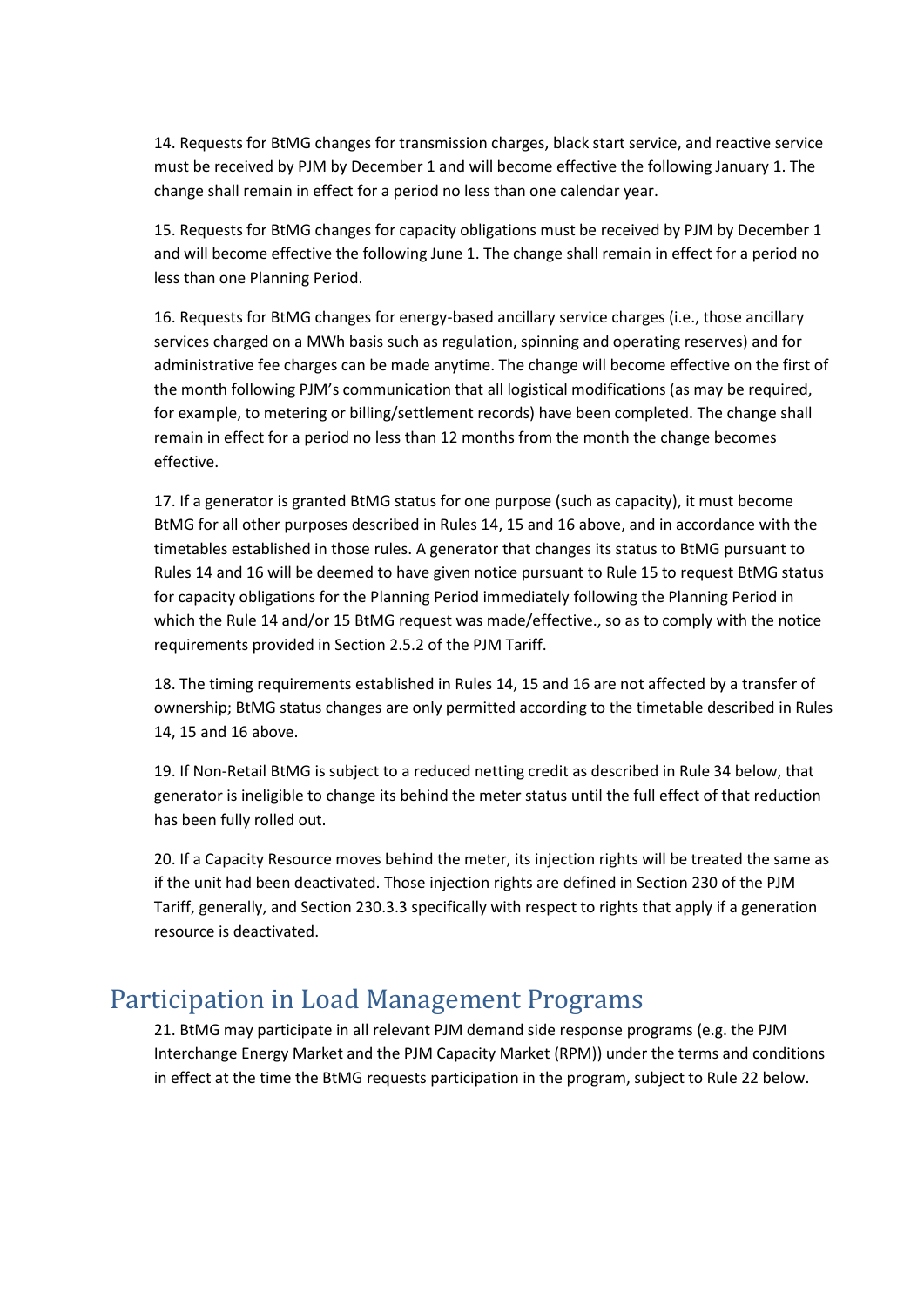22. A generator may be used for Load Management (LM) credit or it can be used to net against load as a BtM generator, but cannot be used for both purposes simultaneously. The election of BtM or LM status must remain in effect for an entire planning period.

23. A BtM generator may participate in the PJM Load Response programs under the terms and conditions in effect at the time the BtM generator requests to participate in the program.

#### Generation Netted Against Load

24. The load associated with BtMG must have a Load Serving Entity (LSE). The LSE will be responsible for supplying energy, capacity, ancillary services and transmission for that portion of the load not supplied by the BtMG. For the purposes of this rule, the load not supplied by the BtMG shall include load normally supplied by the BtMG during periods when the BtMG is not operating.

a. The capacity obligation for the load will be based on the average of the net load at the site(s) (gross load minus operating BtMG, not to be less than zero) at the time of the Zone's transmission peak (1CP) during the five (5) coincident peak hours, in accordance with the 5CP methodology in effect for the Zone. b. Network Integration Transmission Service charges will be calculated as the net load at the site(s) (gross load minus operating BtMG, not to be less than zero) at the time of the Zone's transmission peak (1CP).

c. Regulation and Spinning Reserve obligations will be calculated based on the net MWh of load at the site (hourly gross load minus operating BtMG, not to be less than zero) in real time.

d. Day-Ahead Operating Reserves will be charged based on the net amount of load at the site(s) that clear(s) in the PJM Day-Ahead energy market. e. Balancing Operating Reserve deviations will be measured based on the net change of both the BtMG and the load between day-ahead and real-time. f. PJM Schedule 9 administrative fees based on real time load and generation will be charged on the net value of load or generation as measured in real time.

25. Under this "netting" arrangement, the EDC and/or LSE will be responsible for reporting both the load and generation information to PJM for use in the load forecast for generators for which metering is required for operational security purposes. The EDC may need to obtain this information from the LSE and both parties are required to cooperate to ensure PJM receives the information.

26. For wholesale market participation, the interconnection requirements will be publicly available and, in cases where parallel operation will exist with the distribution or transmission system, determined by the EDC in accordance with applicable state or other jurisdictional requirements. The generator will be evaluated using the PJM interconnection process only if it is involved in a wholesale transaction.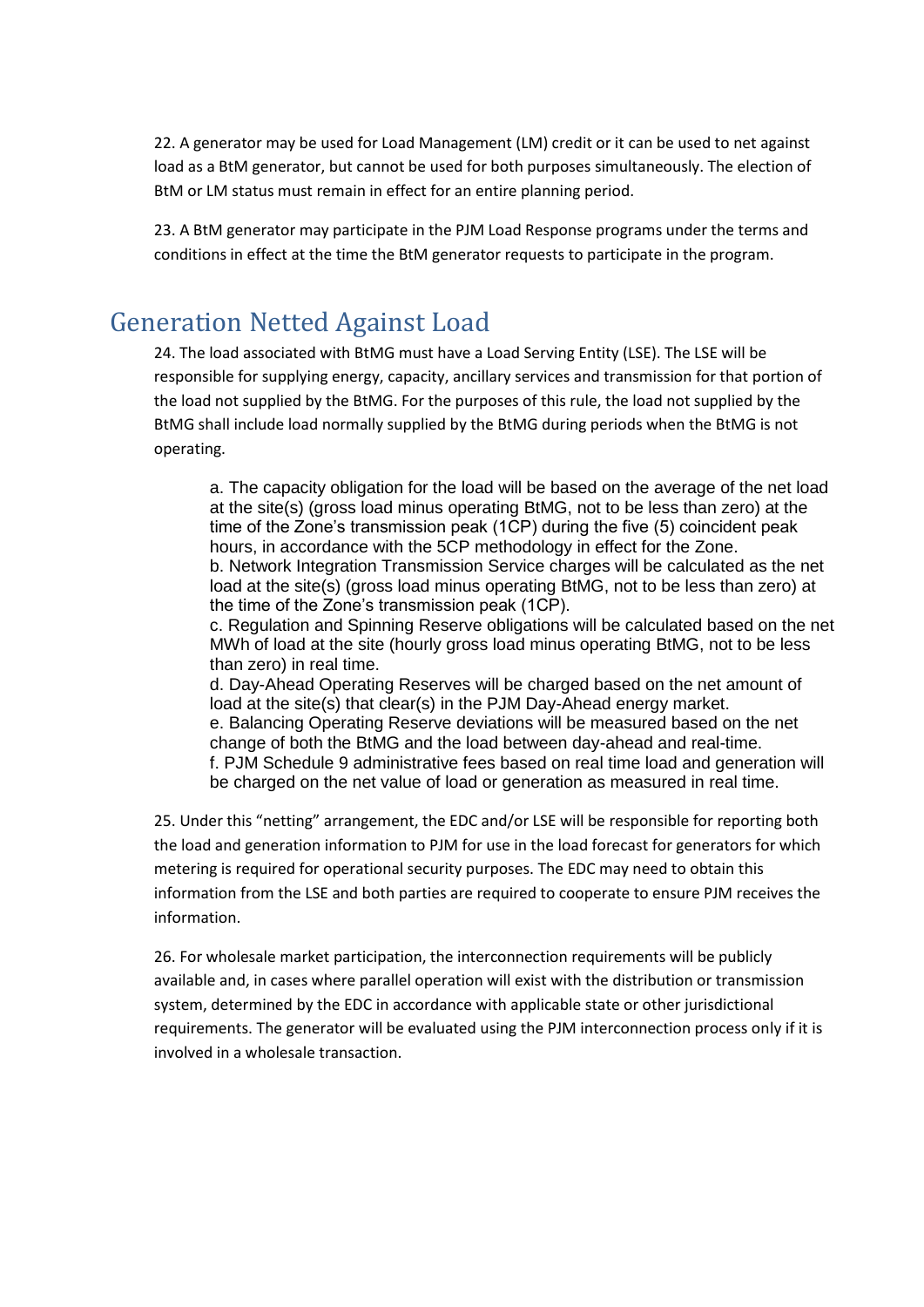## BtM Netting – Non-Retail Participation

27. Non-Retail BtMG netting provisions apply to behind the meter generation used by municipal electric systems, electric cooperatives, and EDCs to serve load, provided that, if distribution facilities are used to deliver energy from Non-Retail BtMG to load, then permission to use such distribution facilities has been obtained from the owner, lessee, or operator of such distribution facilities. Such permission shall be submitted to PJM in writing from the owner, lessee or operator.

28. All entities using the Non-Retail BtMG option must have a Network Integration Transmission Service agreement with PJM.

29. Non-Retail BtMG netting is subject to a threshold amount. The Non-Retail BtMG threshold is 1,500 MW for calendar year 2006 for transmission charges, black start service, and reactive service, and for the 2006/2007 Planning Period for capacity obligations. Each year thereafter, the Non-Retail BtMG threshold will be increased based on PJM RTO load growth. PJM RTO load growth will be determined based on the most recent forecasted weather-adjusted coincident summer peak divided by the weather-adjusted coincident peak for the previous summer. After applying the load growth factor, the Non-Retail BtMG threshold will be rounded to the nearest whole MW, and that rounded number will be the Non-Retail BtMG threshold for that current year or Planning Period and the base amount for calculating the Non-Retail BtMG threshold for the succeeding year or Planning Period.

30. PJM shall communicate a change in the Non-Retail BtMG threshold through an email to all BtM generators and posting on the PJM website.

31. If the amount of Non-Retail BtMG netting exceeds the Non-Retail BtMG threshold, the amount of Non-Retail BtMG shall be prorated back to the threshold. In such instance, the amount of Non-Retail BtMG eligible for netting by an entity shall be the product of its total Non-Retail BtMG multiplied by the ratio of the Non-Retail BtMG threshold divided by the total amount of the Non-Retail BtMG in the PJM RTO (not to exceed 3,000 MW). [Example: if the Non-Retail BtMG threshold is 1,500 and the total amount of Non-Retail BtMG netting in the PJM RTO reaches 2,000, then 75 percent of an entity's Non-Retail BtMG would be eligible for netting.]

32. The total amount of Non-Retail BtMG eligible for netting under the BtMG provisions is capped at 3,000 MW. If this cap is reached, no additional Non-Retail BtMG will be eligible for netting. Furthermore, within six months of reaching the cap, PJM shall file with the FERC to justify either continuation of the existing BtMG rules (including any expansion of the rules to include additional MW) or any change to the rules.

33. Each calendar year, netting Non-Retail BtMG resources shall be required to operate during the first ten occurrences of Maximum Emergency Generation (MEG) conditions in the zone in which the resource is located. This obligation applies to an MEG condition called for either generation or transmission emergencies. Notice of an MEG event shall be communicated through the PJM allcall system.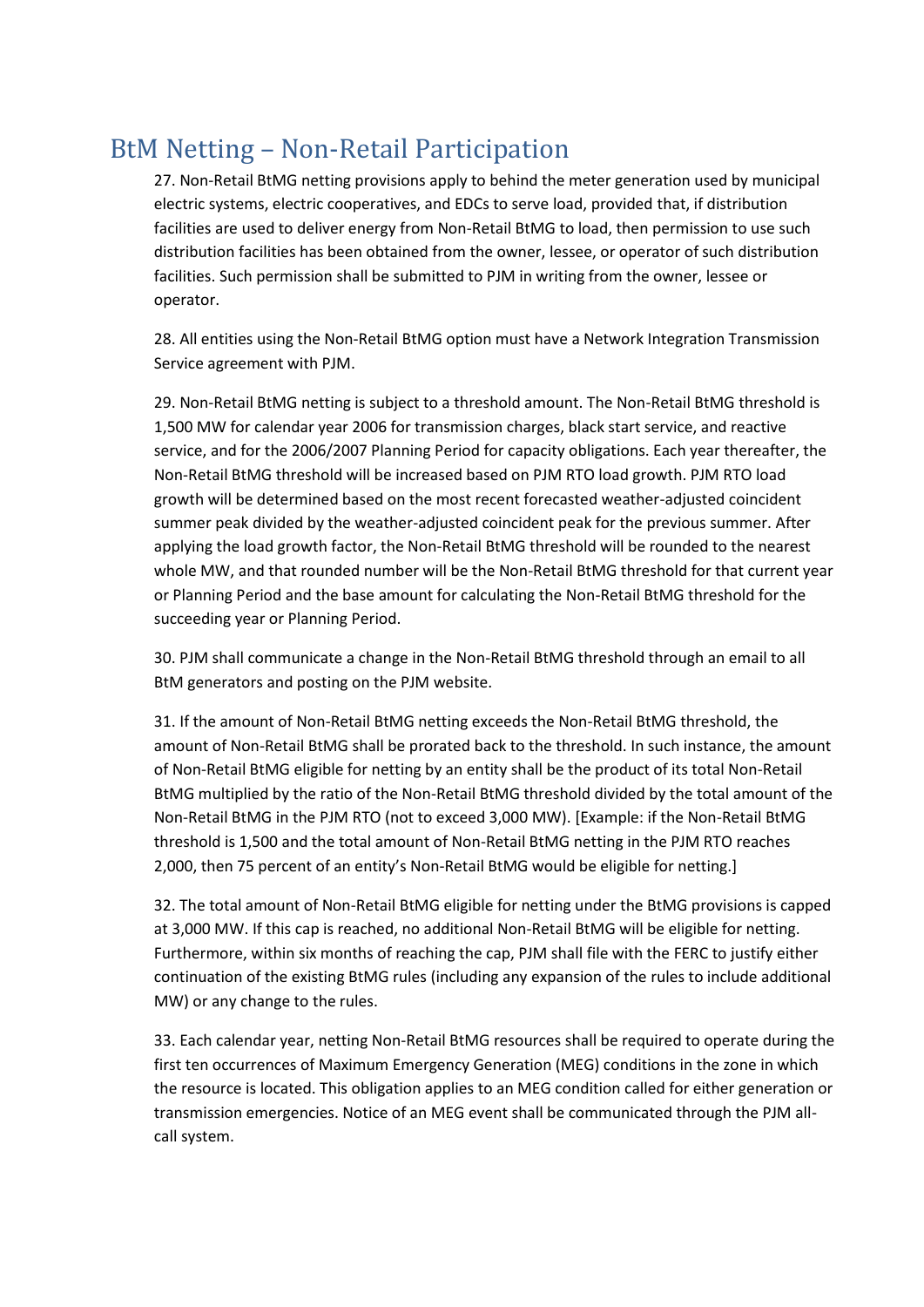34. For each MEG condition in which netting Non-Retail BtMG is not on a scheduled outage but fails to operate, in whole or in part, the netting associated with that resource for purposes of charges for transmission service, reactive service, black start service, and capacity obligations will be reduced by ten percent of the amount of megawatts the resource failed to produce. The amount of megawatts that the resource failed to produce will be the difference between its full netting credit and its megawatt average output over the MEG period. [Example: if a netting Non-Retail BtM resource is required to operate with an output of 100 MW during a Maximum Emergency Generation condition, but only operates to a level of 75 MW, in the next year, the eligible netting from that resource will be reduced by 2.5 MW, which is the product of the following calculation: $[(100 - 75) \times .10]$ .

35. Any reductions in netting will be applied in the succeeding calendar year with regard to transmission service, reactive service, and black start service, and the succeeding Planning Period with regard to netting related to capacity obligations.

36. A generator that moved behind the meter is not eligible to move back in front of the meter until the impact of the reduced netting penalty described in Rule 34 above has been rolled out.

37. Non-Retail BtMG may not schedule a unit outage in the months from June through September.

#### BtM Adjustment Process

38. Parties seeking a BtMG adjustment of any type must notify PJM at [BTMG@pjm.com.](mailto:BTMG@pjm.com) The BtMG request must contain the following information:

- Contact name, company, email address and phone number
- Name of generation unit(s) and EIA plant and unit identification numbers
- Summer net dependable rating of the unit(s)
- Name of the applicable Load Serving Entity and Electric Distribution Company
- If applicable, written approval from the owner, lessee or operator of a distribution facility used to deliver energy from the BtM generator to load
- For non-retail BtM generation, the phone number to be added to the PJM all-call list

39. PJM will respond to the request and coordinate data and information flow between all affected parties (customer, LSE, EDC, etc.) to determine eligibility, peak load adjustments, etc.

## **Transmission Owner BtMG Reporting and Communication Process**

40. PJM will maintain a list of municipal electric systems, electric cooperatives and electric distribution companies by transmission zone which will be verified by Transmission Owners on an annual basis.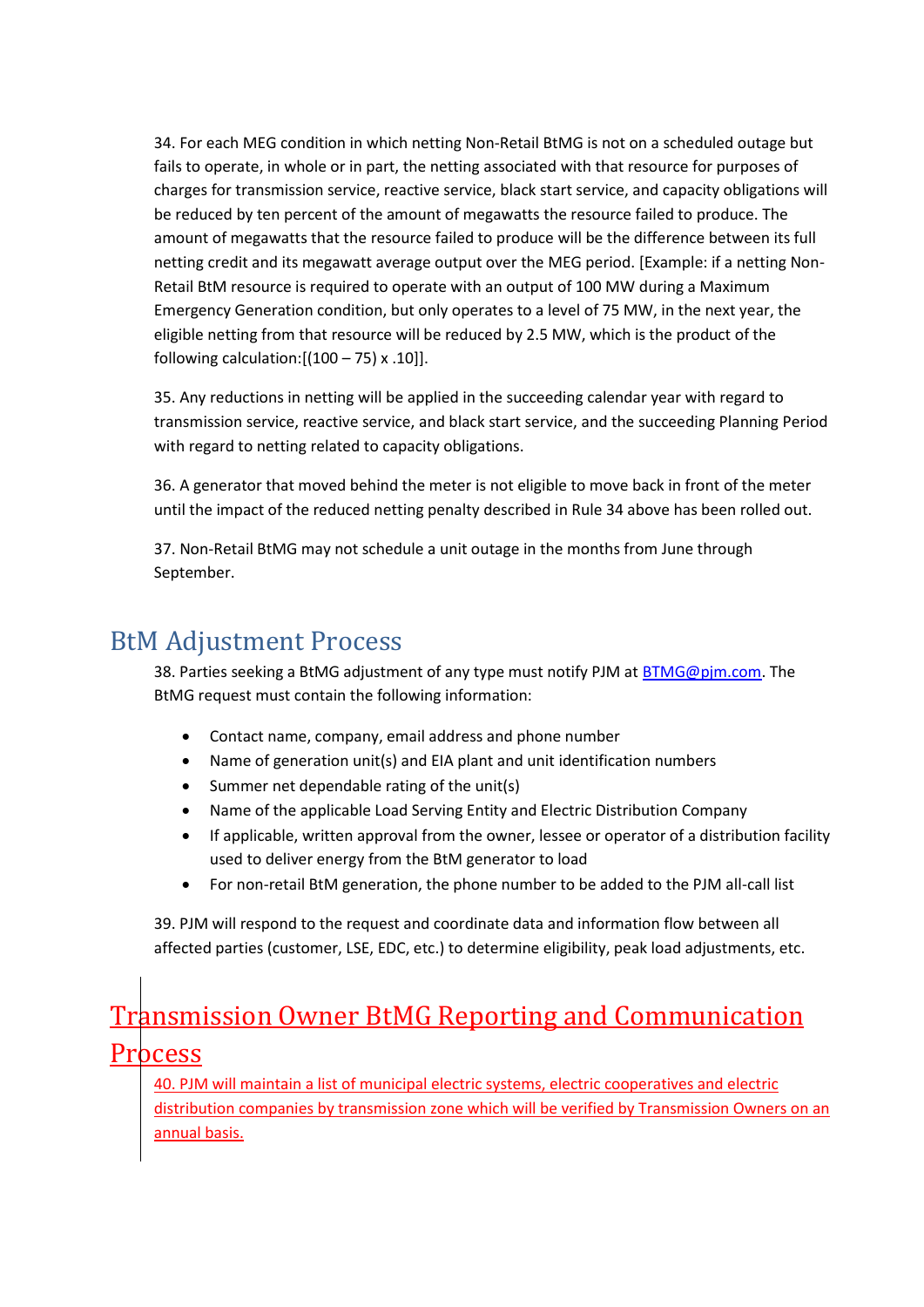41. PJM will provide each Transmission Owner with a list of BtMG facilities greater than 1 MW located within the relevant transmission zone, delineated by municipal electric system, electric cooperative and/or electric distribution company as determined by PJM's examination of EIA forms or other available public information. To the extent that the Transmission Owner holds or after reasonable efforts can obtain the defined information in the sub-bullets below in this section for such BtMG facilities, the Transmission Owner will provide PJM such information to determine the impact of BtMG during a manual load dump event or other emergency situations on an annual basis. Municipal electric system, electric cooperative and/or electric distribution company will coordinate with Transmission Owner to provide the necessary information, defined below in this section, for BtMG located in their area upon request by the Transmission Owner.<sup>1</sup> If the Transmission Owner is unable after reasonable diligence to provide the information defined below in this section, the Transmission Owner will inform PJM. PJM will include the Transmission Owner verified BtMG information in the Post Contingency Local Load Relief Warning ("PCLLRW") tool or other tool as applicable. Transmission Owner will provide the following information<sup>2</sup> for each BtMG and as defined in Manual 3A, Appendix D:

- PJM Transmission Substation Electrically connected Transmission Substation PJM 8 character EMS name.
- Voltage (kV) Voltage (PJM EMS terminal voltage at high side of load transformer). If connected at distribution system then this should be the high side voltage at PJM interconnection facility.
- PJM equipment name Official PJM name for equipment (transformer, line, loads) PJM 8 character.

42. To the extent that the Transmission Owner holds or after reasonable efforts can obtain additional information, Transmission Owner may provide additional or updated information for BtMG facilities (i.e., contact information, typical operational mode, start up time, etc.) on the list or add BtMG facilities to the list as appropriate. Transmission Owner may also review and update the BtMG information more frequently than on an annual basis. PJM will maintain confidentiality of all information provided by Transmission Owner and will only release such information under conditions governed by Operating Agreement, section 18.17.

43. Transmission Owner may coordinate with BtMG facility interconnected to the transmission system, or through the relevant electric distribution utility, during expected prolonged emergency load dump/shed or as otherwise necessary to help mitigate a grid emergency. As BtMG facilities do not participate in the wholesale energy market, any request to operate for the purpose of helping to mitigate a wholesale market issue is on a voluntary basis at the discretion of the BtMG

 $\ddot{\phantom{a}}$ 

<sup>&</sup>lt;sup>1</sup> If a Municipal electric system, electric cooperative, electric distribution company or affiliated transmission company is not a PJM member, and such company does not cooperate with the Transmission Owner's request to provide the information described above, the Transmission Owner will provide such information to the extent it is reasonably available.

<sup>&</sup>lt;sup>2</sup> If BtMG is connected to more than one transmission substation then Transmission Owner will provide up to 3 connected transmission substations as needed.